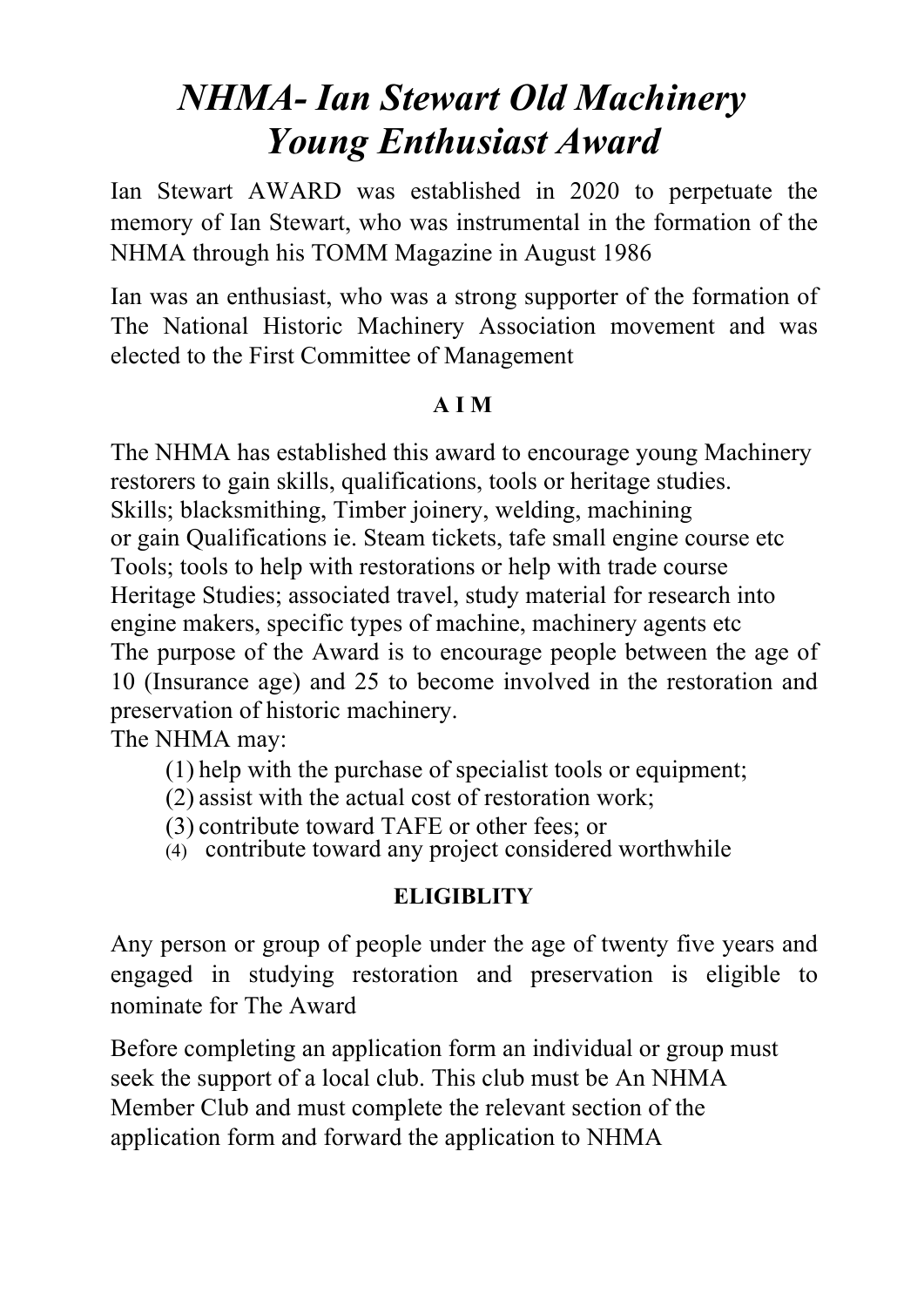# Guidance for applicants, clubs when preparing an application.

Clubs nominating Members for consideration of the Award will need to be mindful of the following conditions and responsibilities: The NHMA may award 1 nomination per state (and Territory) to the value of \$1000

- 1. Grants will be made ONLY to Australian citizens, under the age of 25 years.
- 2. Applicants must be Members of an NHMA Club will be made ONLY to Australian citizens, under the age of 25 years.

3. Nominating Clubs shall provide a Mentor, (preferably NOT a parent of the Applicant) that has suitable qualification or skill to guide the applicant for each project and be prepared to provide an independent report to the NHMA advising skill levels achieved and of progress made or of completion of the project. Photographic and digital records are encouraged and these may be posted on the NHMA website and Facebook Pages.

4. Grant recipients are required to provide their own report on completion of the project. Clubs are encouraged to provide independent follow up in this area.

5. A significant requirement for a restoration project, is the Display of the completed project. This will require the item to be made available for public display at the National Rally, State and Regional events. These are again to be documented (May be via digital and photographic means and these may also be posted on the NHMA websites) and also be made available to the NHMA.

6. All applications for Grants must be first assessed at Club level for suitability. As a minimum, applications must be forwarded to the Member Club for endorsement by **1st December** in each year however; applications may be forwarded to Member Clubs at any time before then for assessment

7. Member Clubs will then ensure that all Applications are sent to the NHMA Secretary by **1st February** in any year for the NHMA to assess via the selection process.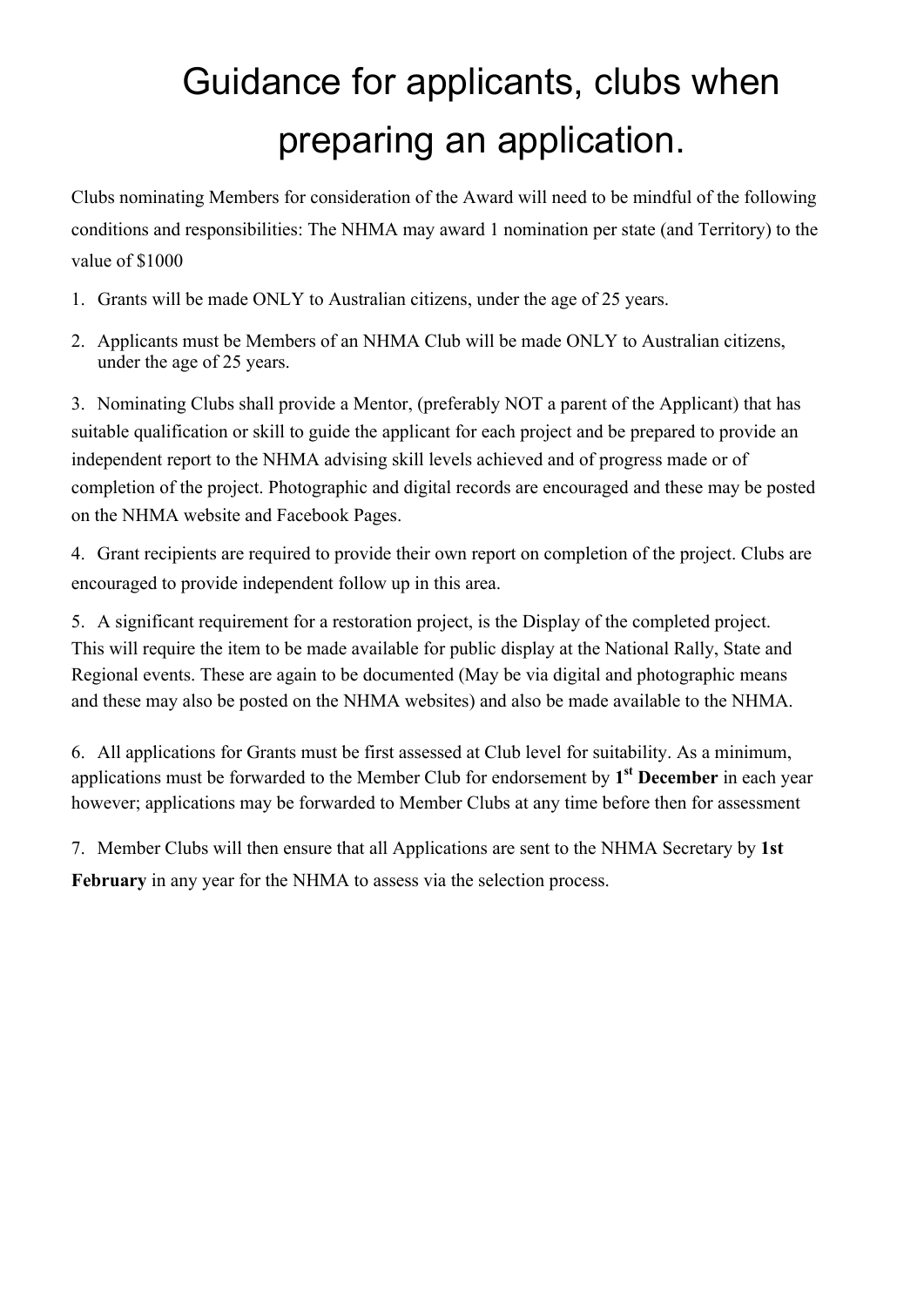## **APPLICATION FORM**

### **Applications must be submitted to NHMA via applicant's club,**

| Name of Applicant(s):                                                                                                                            |  |  |  |
|--------------------------------------------------------------------------------------------------------------------------------------------------|--|--|--|
|                                                                                                                                                  |  |  |  |
|                                                                                                                                                  |  |  |  |
|                                                                                                                                                  |  |  |  |
|                                                                                                                                                  |  |  |  |
|                                                                                                                                                  |  |  |  |
| Age(s):                                                                                                                                          |  |  |  |
| Signature of Applicant:                                                                                                                          |  |  |  |
| Signature of Parent or Guardian (if under 18 years of age)                                                                                       |  |  |  |
| The following items should be included with this application:                                                                                    |  |  |  |
| A brief overall description of the project.                                                                                                      |  |  |  |
| A logbook describing what work has been undertaken to date.                                                                                      |  |  |  |
| A portfolio of photographs of work done or in progress. These photographs should<br>show the individual(s) actually engaged in work on the item. |  |  |  |
| An itemised list of what has been spent on the project.                                                                                          |  |  |  |
| Amount of funds requested and how these will be expended.                                                                                        |  |  |  |

This application should be forwarded to the supporting club for endorsement and comments. The application must be received by the club in time for them to submit it to the NHMA before **1 February**